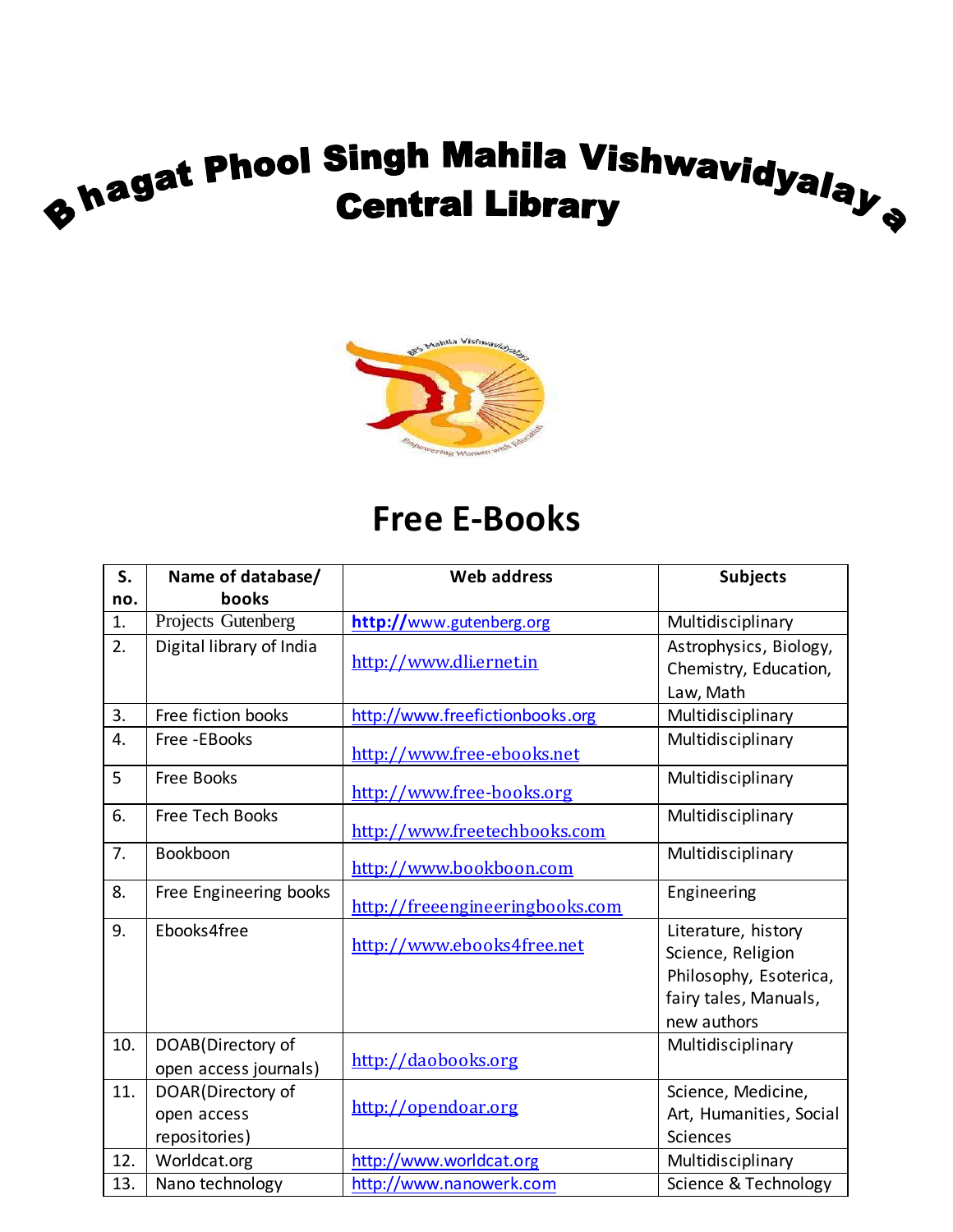## **The State Phool Singh Mahila Vishwavidyalay**



#### **UGC-INFONET Digital Library Consortium**

| S.  | Name of database               | <b>Resource URL</b>             | <b>No. of Journals</b> |
|-----|--------------------------------|---------------------------------|------------------------|
| no. |                                |                                 |                        |
| 1.  | Economics & Political          | http://epw.in/                  | 1                      |
|     | Weekly                         |                                 |                        |
| 2.  | Hein Online                    |                                 | 1 Database             |
|     |                                | http://home.heinonline.org/     |                        |
| 3.  | <b>ISID</b>                    | http://isid.org.in/             | Database               |
| 4.  | <b>JCCC</b>                    |                                 | Database               |
|     |                                | http://jgateplus.com/           |                        |
| 5   | <b>JSTOR</b>                   |                                 | 2500+                  |
|     |                                | http://www.jstor.org/           |                        |
| 6.  | Manupatra                      |                                 | 1 Database             |
|     |                                | http://www.manupatra.com/       |                        |
| 7.  | <b>Oxford University Press</b> |                                 | 198                    |
|     |                                | http://www.oxfordjournals.org   |                        |
| 8.  | Springer Link                  |                                 | 1389+                  |
|     |                                | http://link.springer.com/       |                        |
| 9.  | Taylor & Francis               |                                 | 1079                   |
|     |                                | http://www.tandfonline.com/     |                        |
| 10. | Westlaw India                  |                                 | 1 Database             |
|     |                                | http://www.westlawindia.com/    |                        |
| 11. | Wiley-Blackwell                |                                 | 908                    |
|     |                                | http://onlinelibrary.wiley.com/ |                        |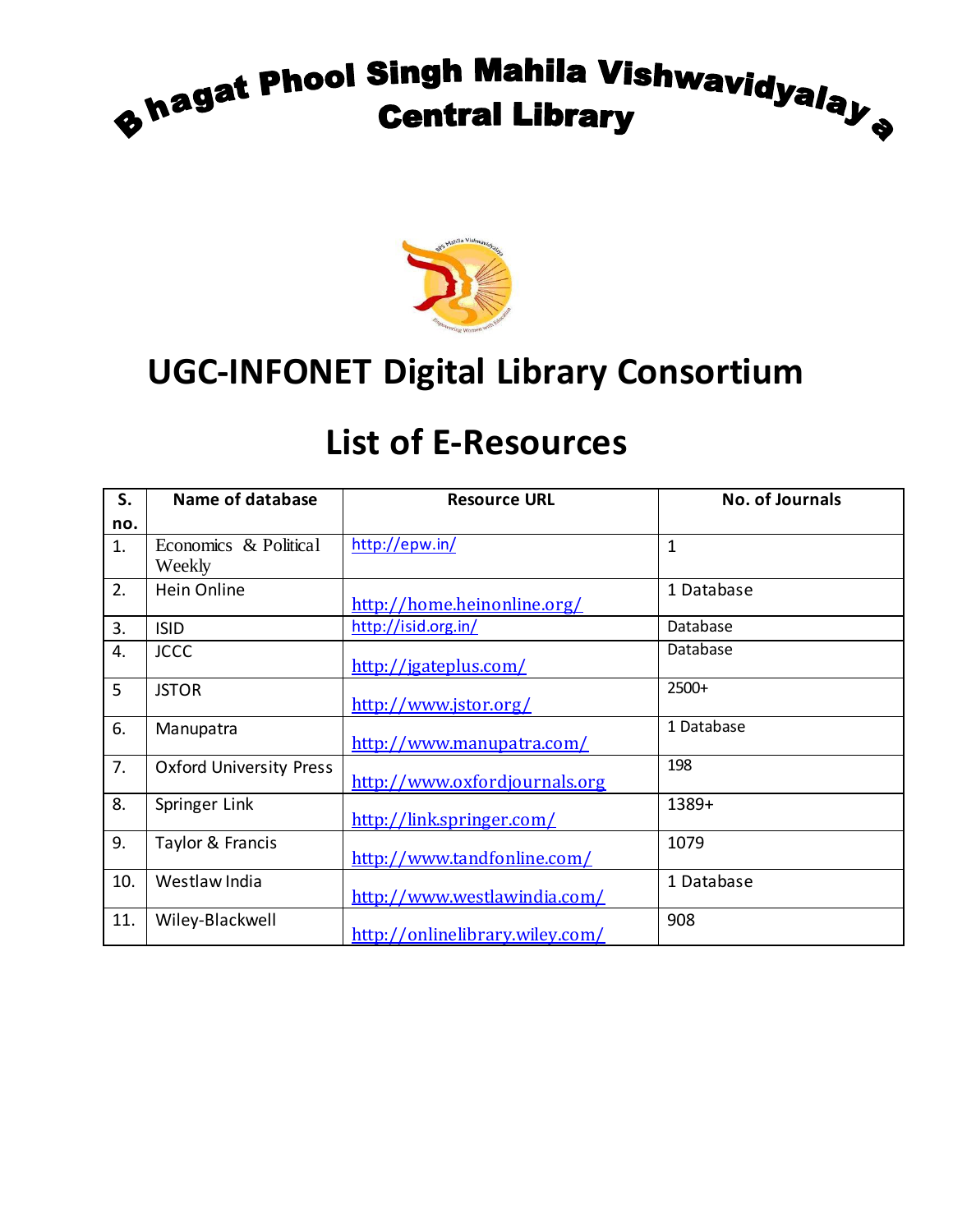#### **Bhagat Phool Singh Mahila Vishwavidyalay a**<br>Central Library **Central Library**



#### List of E-Resources

#### **(Open Access Resources / E-Journals)**

| S.  | Name of                   | <b>Resource URL</b>    | No. of E-       | <b>Article</b> | <b>Subjects</b>       |
|-----|---------------------------|------------------------|-----------------|----------------|-----------------------|
| No. | Databases/Journals        |                        | <b>Journals</b> |                |                       |
| 1.  | DOAJ (Directory of        | http://doaj.org/       | 10473           | 6339           | Education, History,   |
|     | Open Access               |                        |                 |                | Languages and         |
|     | Journals)                 |                        |                 |                | literature, law,      |
|     |                           |                        |                 |                | medicine, Science,    |
|     |                           |                        |                 |                | Social Science,       |
|     |                           |                        |                 |                | Technology &          |
|     |                           |                        |                 |                | Engineering           |
| 2.  | DOAR (The                 | http://opendoar.org    | 2944            | 79574          | Science, Medicine,    |
|     | Directory of open         |                        |                 |                | Art, Humanities,      |
|     | access repositories)      |                        |                 |                | Social Sciences,      |
| 3.  | ROAR (Registry of         | Http://roar.eprints.or | 113             | 3924           | Food, Economics,      |
|     | open access               | g                      |                 |                | Languages,            |
|     | repositories)             |                        |                 |                | Literatures, Law,     |
|     |                           |                        |                 |                | Mathematics,          |
|     |                           |                        |                 |                | Philosophy, Science,  |
|     |                           |                        |                 |                | Social Science,       |
|     |                           |                        |                 |                | Technology            |
|     |                           |                        |                 |                | Engineering           |
| 4.  | World Wide                | http://worldwidescie   | 119             | 682            | Multidisciplinary     |
|     | Science.Org               | nce.org                |                 |                |                       |
| 5.  | Scilit                    | http://www.scilit.net/ |                 | 2177332        | Science, Medicine     |
|     |                           | articles               |                 |                |                       |
| 6.  | Paperity                  | http://paperity.org/   | 2496            | 839336         | Multidisciplinary     |
| 7.  | Scielo                    | http://www.scielo.org  | 1245            | 567976         | Social Sci,           |
|     |                           | /php/?lang=en          |                 |                | Engineering, Medical, |
|     |                           |                        |                 |                | Literature & Arts     |
| 8.  | <b>Cornell University</b> | http://arxiv.org/      |                 | 1063477        | Physic, Math,         |
|     | Library                   |                        |                 | e-prints       | Computer Sci,         |
|     |                           |                        |                 |                | Biology, Finance &    |
|     |                           |                        |                 |                | <b>Statistics</b>     |
| 9.  | Repec                     | http://www.repec.org   | 2100            |                | Economics             |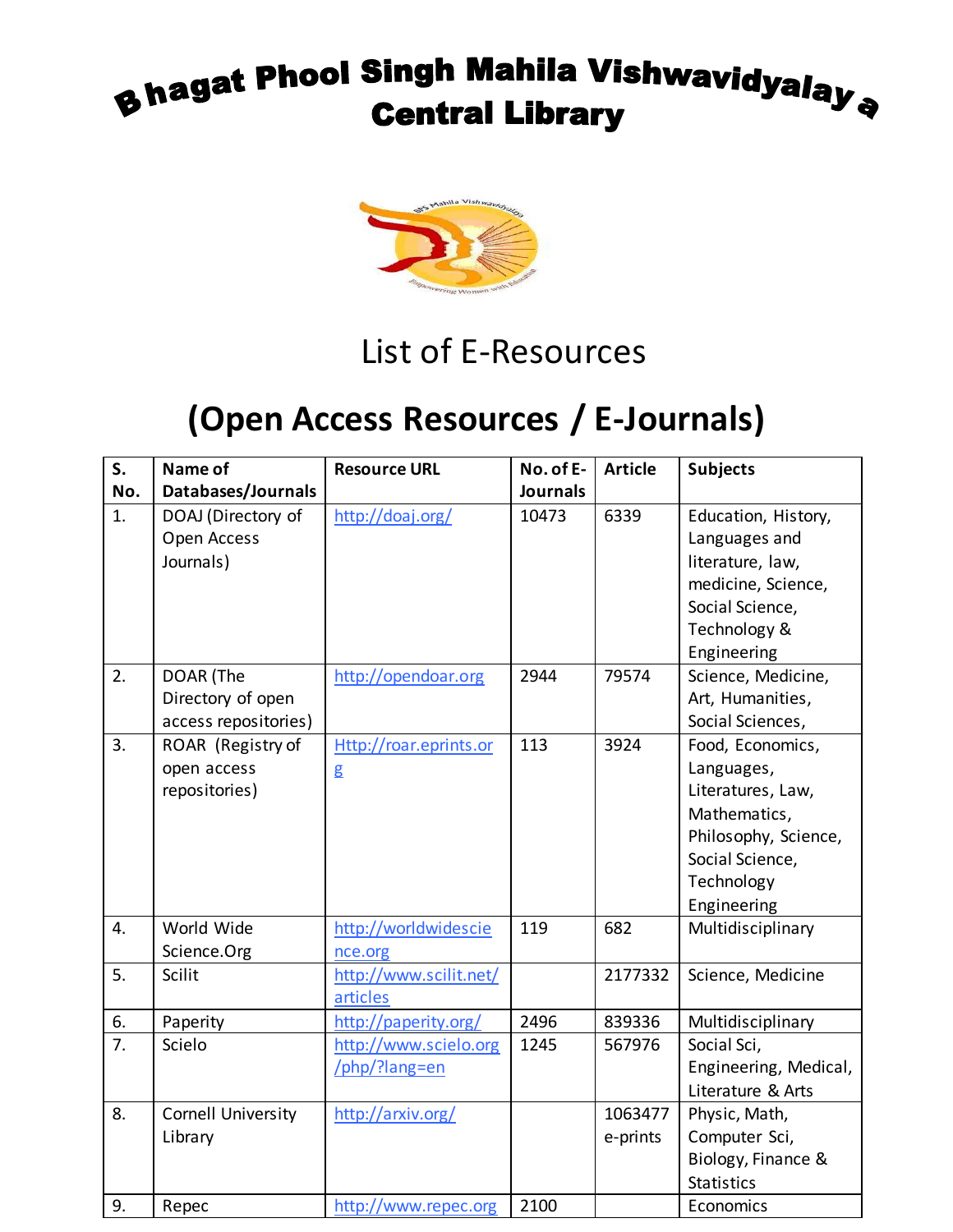| 10 | Oalster database         | http://www.oclc.org      | 438            | 500            | Multidisciplinary     |
|----|--------------------------|--------------------------|----------------|----------------|-----------------------|
| 11 | Worldcat.org             | https://www.worldca      | 545            | 500            | Food, Economics,      |
|    |                          | t.org                    |                | millions       | Languages,            |
|    |                          |                          |                | pages          | Literatures, Law,     |
|    |                          |                          |                |                | Mathematics,          |
|    |                          |                          |                |                | Philosophy, Science,  |
|    |                          |                          |                |                | Social Science,       |
|    |                          |                          |                |                | Technology            |
|    |                          |                          |                |                | Engineering           |
| 12 | American journal of      | www.ajer.org             | 01             |                | Engineering           |
|    | Engg. Research           |                          |                |                |                       |
| 13 | Indian Academy of        | http://www.ias.ac.in     | 529            | $\overline{a}$ | Science               |
|    | Sciences (IAS)           |                          |                |                |                       |
| 14 | <b>NISCAIR full text</b> | http://nopr.niscair.res  | 18             | 28789          | Science, FT,          |
|    | journals                 | .in                      |                |                | <b>B.Pharmacy</b>     |
| 15 | <b>BENTHAM</b>           | http://www.bentham       | $100+$         | 40200          | Science, Technology,  |
|    |                          | .org/open/a-z.htm        |                |                | Medicine, Social Sci. |
| 16 | High wire press-         | http://highwire.stand    | 320            | 2434604        | Medical, Science      |
|    | earth                    | ord.edu/                 |                |                |                       |
| 17 | Institute of Physics     | http://iopscience.iop.   | 141            |                | Science, Education,   |
|    | electronic journals      | org/journals             |                |                | Physics, Electronics  |
|    | (IOP)                    |                          |                |                |                       |
| 18 | Down to Earth            | http://www.downtoe       | $\mathbf{1}$   |                | Multidisciplinary     |
|    |                          | arth.org.in              |                |                |                       |
| 19 | <b>Indian National</b>   | http://www.insa.nic.i    | $\overline{2}$ | 1966-          | Math, Science         |
|    | Science Academy          | $\underline{n}$          |                | 2015           |                       |
|    | Journal (INSA)           |                          |                |                |                       |
| 20 | Indian Journals          | http://indianjournals.   | 23             |                | Technology,           |
|    |                          | com/ijor.aspx            |                |                | Management,           |
|    |                          |                          |                |                | Economics,            |
|    |                          |                          |                |                | Education, LIS,       |
|    |                          |                          |                |                | Mathematics,          |
|    |                          |                          |                |                | Medical, Social       |
|    |                          |                          |                |                | Science, Computer     |
| 21 | Open J-Gate              | http://igateplus.com     | 47             |                | Library, Medical,     |
|    |                          |                          |                |                | Management, Social    |
|    |                          |                          |                |                | Science,              |
| 22 | Medknow                  | http://www.medkno        | 350            | 129852         | Medical               |
|    |                          | w.com/                   |                |                |                       |
| 23 | <b>National Science</b>  | http://nsdl.niscair.res. |                | 454            | Library Science       |
|    | Digital Library          | in/                      |                |                |                       |
|    | (NSDL)                   |                          |                |                |                       |
| 24 | <b>Digital Learning</b>  | http://www.digitallea    | 01             |                | Multidisciplinary     |
|    |                          | rning.eletsonline.com    |                |                |                       |
| 25 | Journal of               | http://hindawi.com/j     | 437            |                | Science, Technology,  |
|    | Nanotechnology           | ournals/jnt/             |                |                | Medicine, Social      |
|    |                          |                          |                |                | Sciences              |
| 26 | Nano Technology          | http://www.nanower       | 201            | 87             | Science, Technology   |
|    | open access              | k.com/nanotechnolog      |                |                |                       |
|    | journals                 | y/periodicals/open al    |                |                |                       |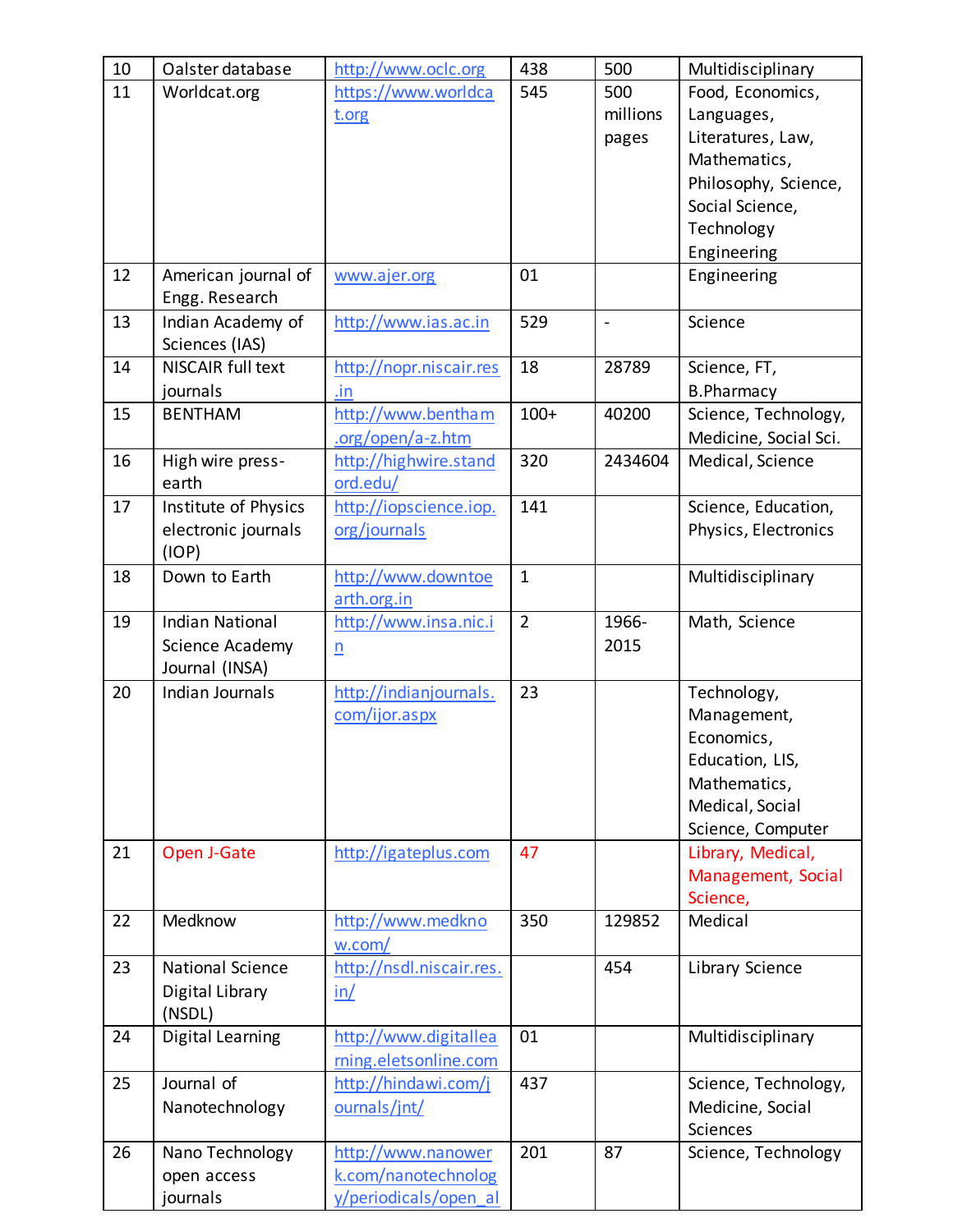|    |                    | ist.php?letter=A          |     |                       |
|----|--------------------|---------------------------|-----|-----------------------|
| 27 | <b>OMICS Group</b> | http://www.omicsonli      | 700 | Food, Business &      |
|    |                    | ne.org                    |     | Management,           |
|    |                    |                           |     | Chemistry, Medical,   |
|    |                    |                           |     | Environmental         |
|    |                    |                           |     | science, Engineering, |
|    |                    |                           |     | Mathematics, Social   |
|    |                    |                           |     | & Political science   |
| 28 | Elsevier           | http://www.elsevier.c     | 280 | Science, Medical,     |
|    |                    | $\underline{\mathsf{om}}$ |     | Technology,           |
|    |                    |                           |     | Engineering,          |
|    |                    |                           |     | Management            |

 $\chi$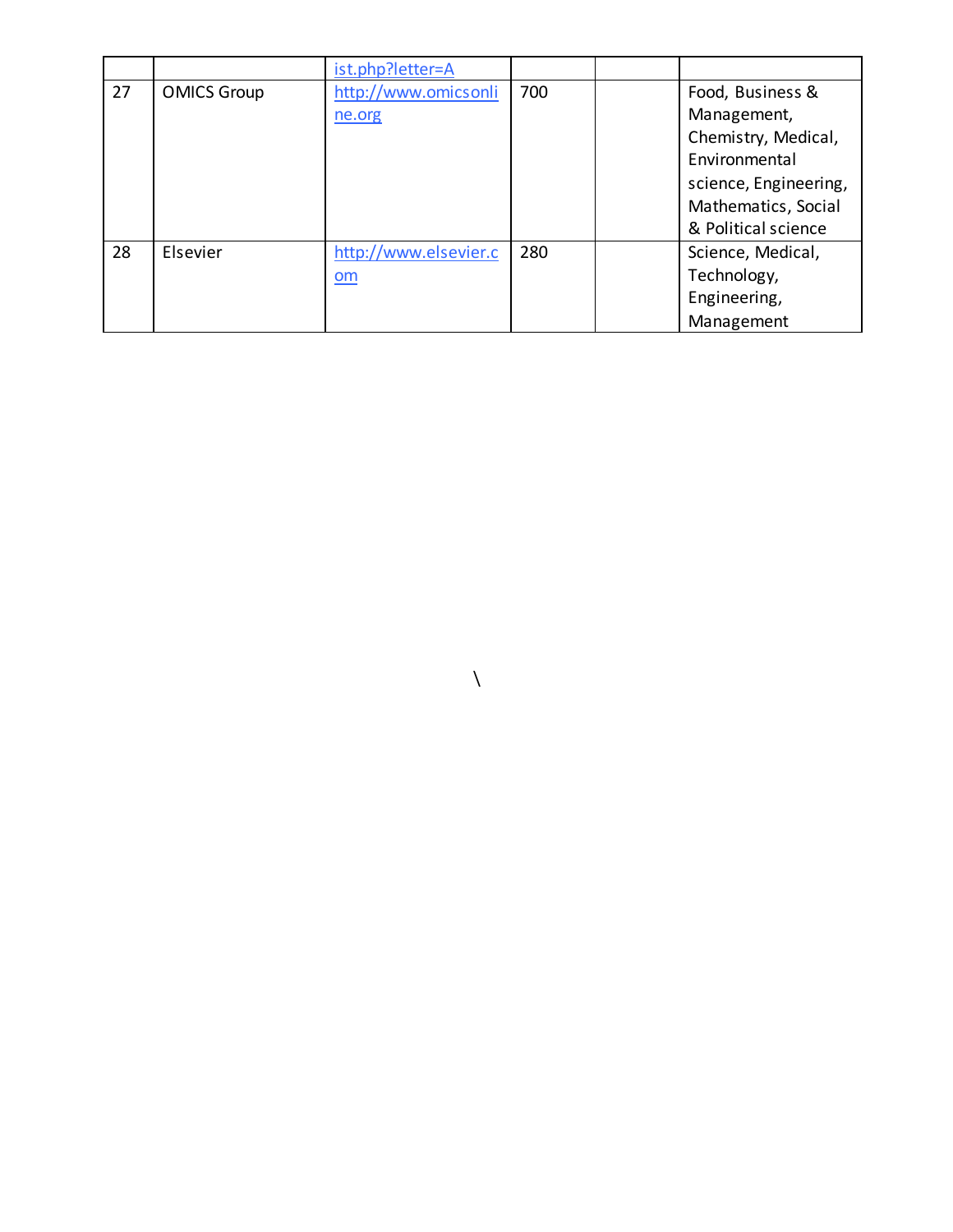#### **8 hagat Phool Singh Mahila Vishwavidyalay a**<br>Central Library **Central Library**

#### DELNET-RESOURCES

#### User ID:-hrbpsmv , Password:-bpsmv88

|                               | <b>Union Catalogue of Books</b>                       |
|-------------------------------|-------------------------------------------------------|
|                               | <b>E-Books</b>                                        |
|                               | E-Books: Read and Download them online                |
| <b>BOOKS</b>                  | <b>Full-Text Medical Books</b>                        |
|                               | <b>Union List of Journals</b>                         |
|                               | Union Catalogue of Journals (with Holdings)           |
|                               | <b>Articles Database</b>                              |
| <b>JOURNALS</b>               | <b>Open Access Journals</b>                           |
|                               | <b>Full-Text Medical Journals</b>                     |
|                               | <b>Union List of CD-ROMs</b>                          |
|                               | <b>Union List of Video-Recordings</b>                 |
| <b>MULTIMEDIA</b>             | <b>Union List of Sound-Recordings</b>                 |
| <b>DATABASES</b>              |                                                       |
|                               | <b>Architecture E-journals</b>                        |
|                               | <b>Dental E-journals</b>                              |
|                               | <b>Education E-journals</b>                           |
| <b>E-JOURNALS</b>             | <b>Engineering and Technology E-journals</b>          |
| (Full-Text)                   | Law E-journals                                        |
|                               | Management E-journals                                 |
|                               | <b>Nursing E-journals</b>                             |
|                               | <b>Pharmacy E-journals</b>                            |
|                               |                                                       |
|                               | <b>Engineering and Technology E-journals: TOC</b>     |
|                               |                                                       |
|                               |                                                       |
|                               | Learning Resources For LIS Professionals              |
| <b>THE LEARNING RESOURCES</b> |                                                       |
| <b>FOR LIS PROFESSIONALS</b>  |                                                       |
|                               | <b>Global Full-text Thesis and Dissertation</b>       |
|                               | <b>Thesis and Dissertations Database</b>              |
|                               |                                                       |
| <b>THESIS/DISSERTATIONS</b>   | Networked Digital Library of Thesis and Dissertations |
|                               |                                                       |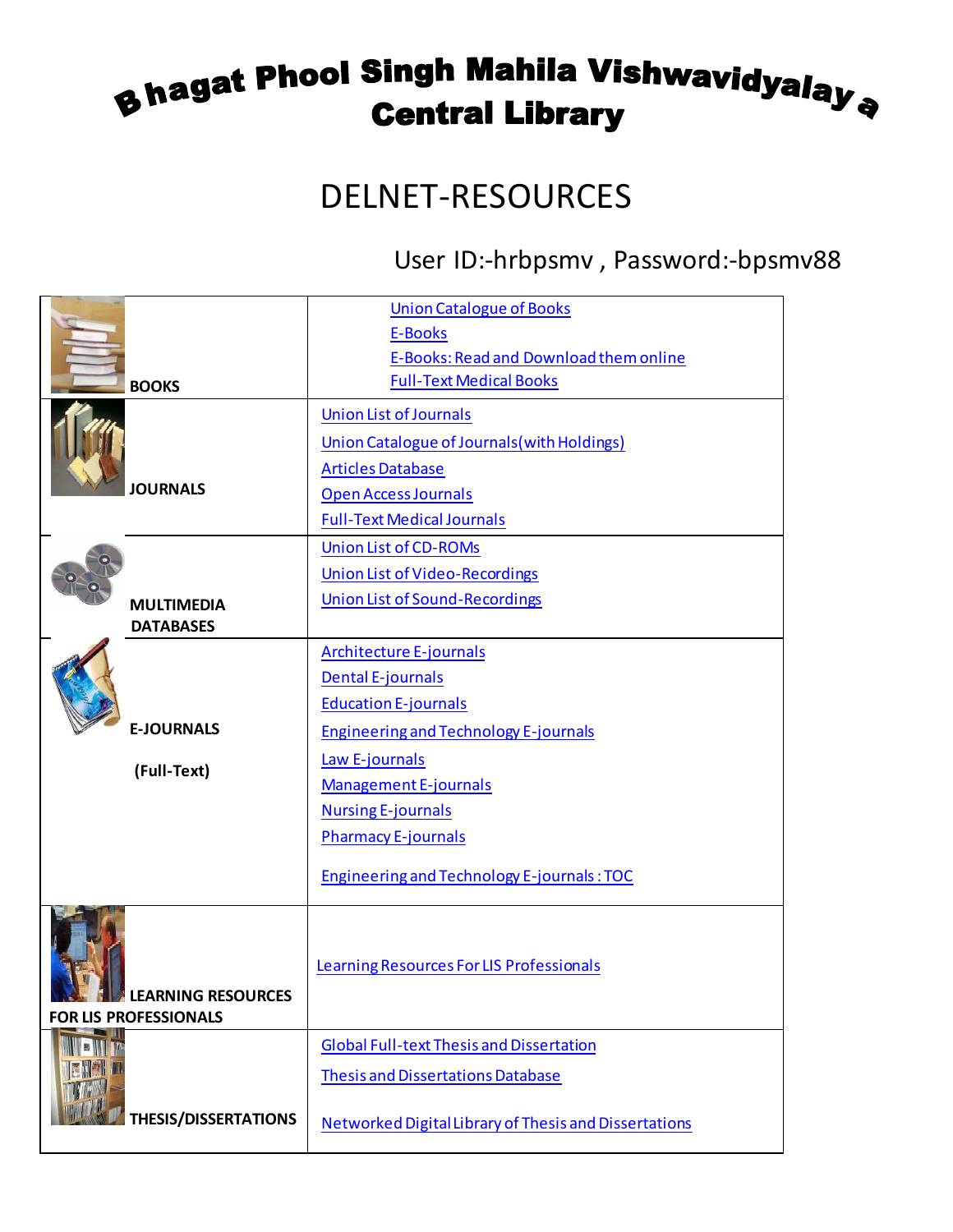#### **(Open Access Resources / E-Journals)**

**Access the DELNET Digital Library Resources (Kindly use IE or Mozilla Firefox only, Kindly don't use Googlechrome Ver 32)**

| <b>BOOKS</b>                            | <b>JOURNALS</b>                                             |                                              | Onlin<br>e<br><b>Datab</b><br>ases             |
|-----------------------------------------|-------------------------------------------------------------|----------------------------------------------|------------------------------------------------|
| <b>Union Catalogue c</b>                | <b>Union List of Journals</b>                               |                                              |                                                |
| E-Books<br>E-Books: Read and            | <b>Union Catalogue of Jo</b><br>Holdings)                   |                                              | <b>GISTNI</b><br>$\underline{\mathsf{C}}$      |
| them online<br><b>Full-Text Medical</b> | <b>Articles Database</b>                                    |                                              | <b>MEDLI</b>                                   |
|                                         | <b>Open Access Journals</b><br><b>Full-Text Medical Jou</b> | LEARNING RESOURCHE<br><b>PROFESSIONALS</b>   | <b>ILIS</b><br>and<br>other                    |
| <b>MULTIMEDIA DAT</b>                   | <b>E-JOURNALS (Full-Te</b>                                  | <b>Learning Resources F</b><br>Professionals | datab<br>ases<br>$\overline{of}$<br><b>NLM</b> |
| <b>Union List of CD-R</b>               | <b>Architecture E-journa</b>                                |                                              |                                                |
| <b>Union List of Vide</b>               | <b>Dental E-journals</b>                                    |                                              | <b>US</b><br>Patent                            |
| <b>Union List of Sour</b>               | <b>Education E-journals</b>                                 |                                              | s:Full<br><b>Text</b>                          |
|                                         | <b>Engineering and Tech</b>                                 |                                              |                                                |
|                                         | Law E-journals                                              |                                              | Cambr<br>idge                                  |

**Other** 

[Dictio](http://dictionary.cambridge.org/)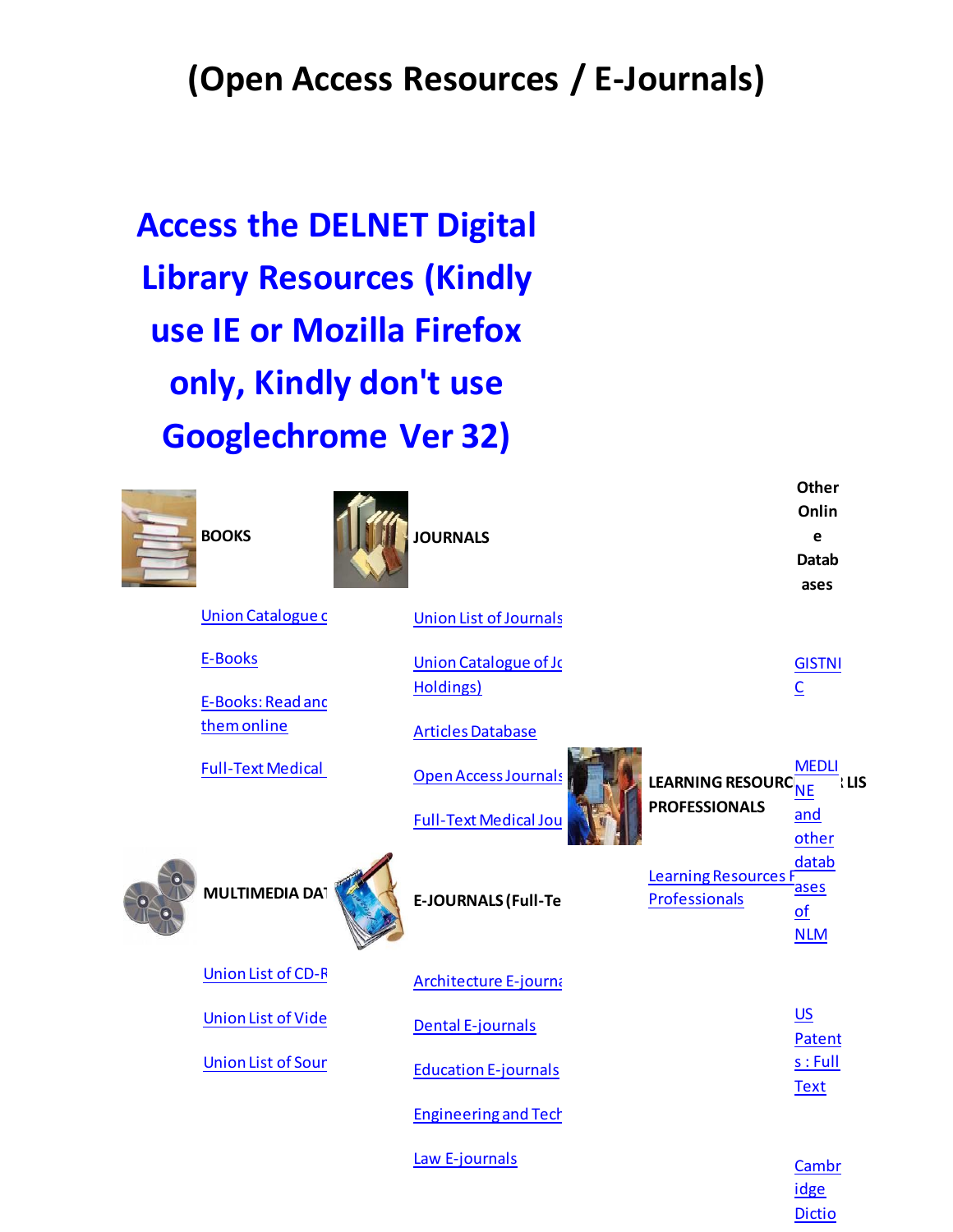| Management E-journ                  | nary<br>Online               |
|-------------------------------------|------------------------------|
| <b>Nursing E-journals</b>           |                              |
| <b>Pharmacy E-journals</b>          | <b>ODLIS</b>                 |
| <b>Engineering and Tech</b><br>:TOC | Ł<br>Online<br><b>Dictio</b> |
|                                     | nary<br>for Lib              |
|                                     | & Inf.                       |
|                                     | <b>Scienc</b>                |
|                                     | $\underline{\mathsf{e}}$     |



**THESIS/DISSERTATIONS**

[Global Full-text Thesis and](http://164.100.247.25/basisbwdocs/ethesis.html)  **[Dissertation](http://164.100.247.25/basisbwdocs/ethesis.html)** 

[Thesis and Dissertations](http://164.100.247.25/cgi/nph-bwcgi/BASIS/theses/theses/theses/SF)  **[Database](http://164.100.247.25/cgi/nph-bwcgi/BASIS/theses/theses/theses/SF)** 

[Networked Digital Library of](http://www.vtls.com/ndltd)  [Thesis and Dissertations](http://www.vtls.com/ndltd)